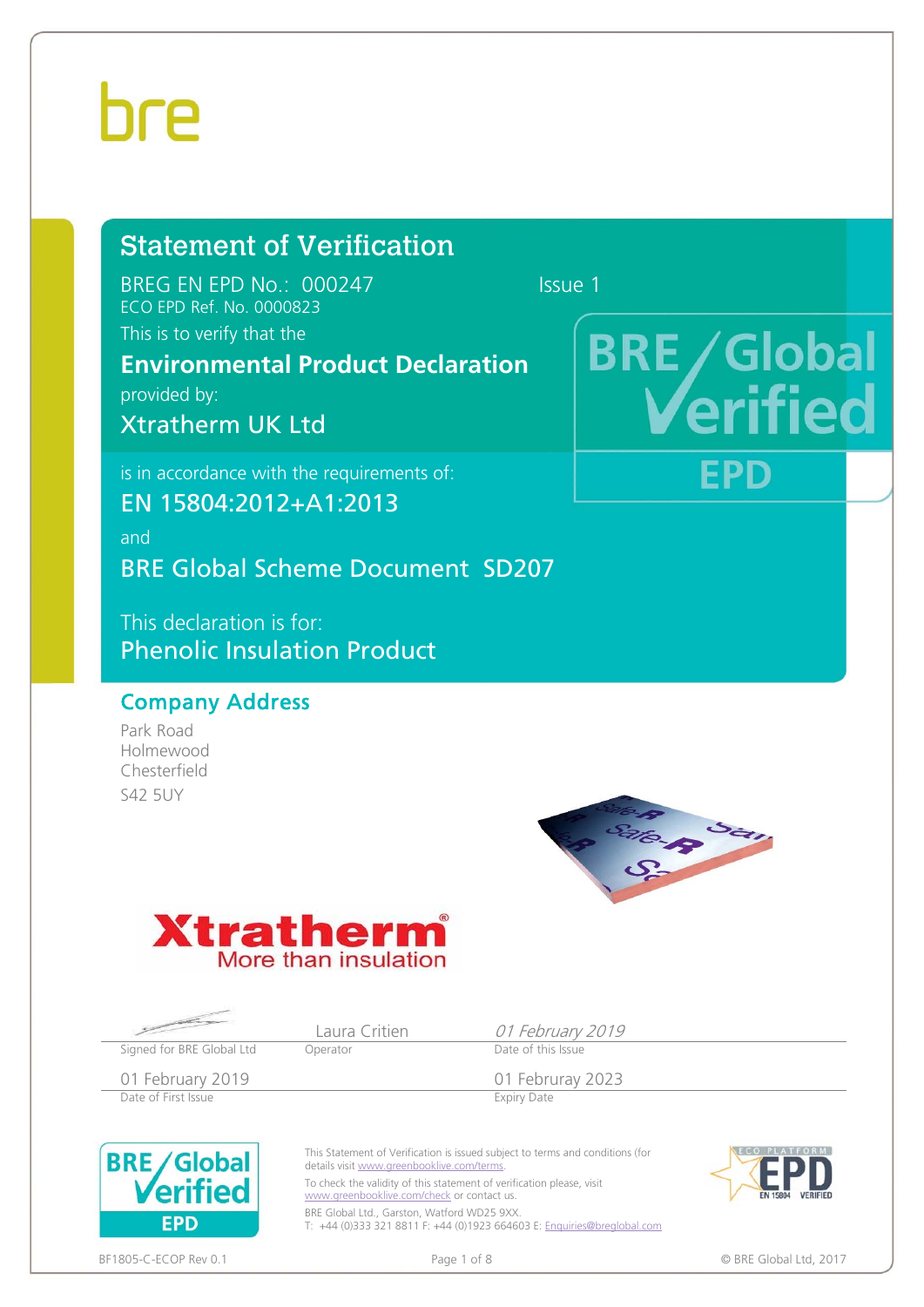#### Environmental Product Declaration

#### **EPD Number: 000247**

#### **General Information**

| <b>EPD Programme Operator</b>                                                                                                                                                                                                                                                                                                                 | <b>Applicable Product Category Rules</b>                                                                                                                      |  |  |  |  |  |  |
|-----------------------------------------------------------------------------------------------------------------------------------------------------------------------------------------------------------------------------------------------------------------------------------------------------------------------------------------------|---------------------------------------------------------------------------------------------------------------------------------------------------------------|--|--|--|--|--|--|
| <b>BRE Global</b><br>Watford, Herts<br><b>WD25 9XX</b><br>United Kingdom                                                                                                                                                                                                                                                                      | BRE Environmental Profiles 2013 Product Category Rules<br>for Type III environmental product declaration of construction<br>products to EN 15804:2012+A1:2013 |  |  |  |  |  |  |
| <b>Commissioner of LCA study</b>                                                                                                                                                                                                                                                                                                              | <b>LCA consultant/Tool</b>                                                                                                                                    |  |  |  |  |  |  |
| Xtratherm UK Ltd<br>Park Road<br>Holmewood<br>Chesterfield<br><b>S42 5UY</b><br>United Kingdom                                                                                                                                                                                                                                                | BRE LINA v2.0                                                                                                                                                 |  |  |  |  |  |  |
| <b>Declared/Functional Unit</b>                                                                                                                                                                                                                                                                                                               | <b>Applicability/Coverage</b>                                                                                                                                 |  |  |  |  |  |  |
| 1m <sup>2</sup> of faced phenolic insulation product                                                                                                                                                                                                                                                                                          | Manufacturer specific representative product                                                                                                                  |  |  |  |  |  |  |
| <b>EPD Type</b>                                                                                                                                                                                                                                                                                                                               | <b>Background database</b>                                                                                                                                    |  |  |  |  |  |  |
| Cradle to Gate                                                                                                                                                                                                                                                                                                                                | ecoinvent v3.2                                                                                                                                                |  |  |  |  |  |  |
|                                                                                                                                                                                                                                                                                                                                               | <b>Demonstration of Verification</b>                                                                                                                          |  |  |  |  |  |  |
|                                                                                                                                                                                                                                                                                                                                               | CEN standard EN 15804 serves as the core PCR a                                                                                                                |  |  |  |  |  |  |
| $\Box$ Internal                                                                                                                                                                                                                                                                                                                               | Independent verification of the declaration and data according to EN ISO 14025:2010<br>⊠ External                                                             |  |  |  |  |  |  |
|                                                                                                                                                                                                                                                                                                                                               | (Where appropriate b) Third party verifier:<br>Nigel Jones                                                                                                    |  |  |  |  |  |  |
| a: Product category rules<br>b: Optional for business-to-business communication; mandatory for business-to-consumer communication (see EN ISO 14025:2010, 9.4)                                                                                                                                                                                |                                                                                                                                                               |  |  |  |  |  |  |
| <b>Comparability</b>                                                                                                                                                                                                                                                                                                                          |                                                                                                                                                               |  |  |  |  |  |  |
| Environmental product declarations from different programmes may not be comparable if not compliant with<br>EN 15804:2012+A1:2013. Comparability is further dependent on the specific product category rules, system boundaries<br>and allocations, and background data sources. See Clause 5.3 of EN 15804:2012+A1:2013 for further guidance |                                                                                                                                                               |  |  |  |  |  |  |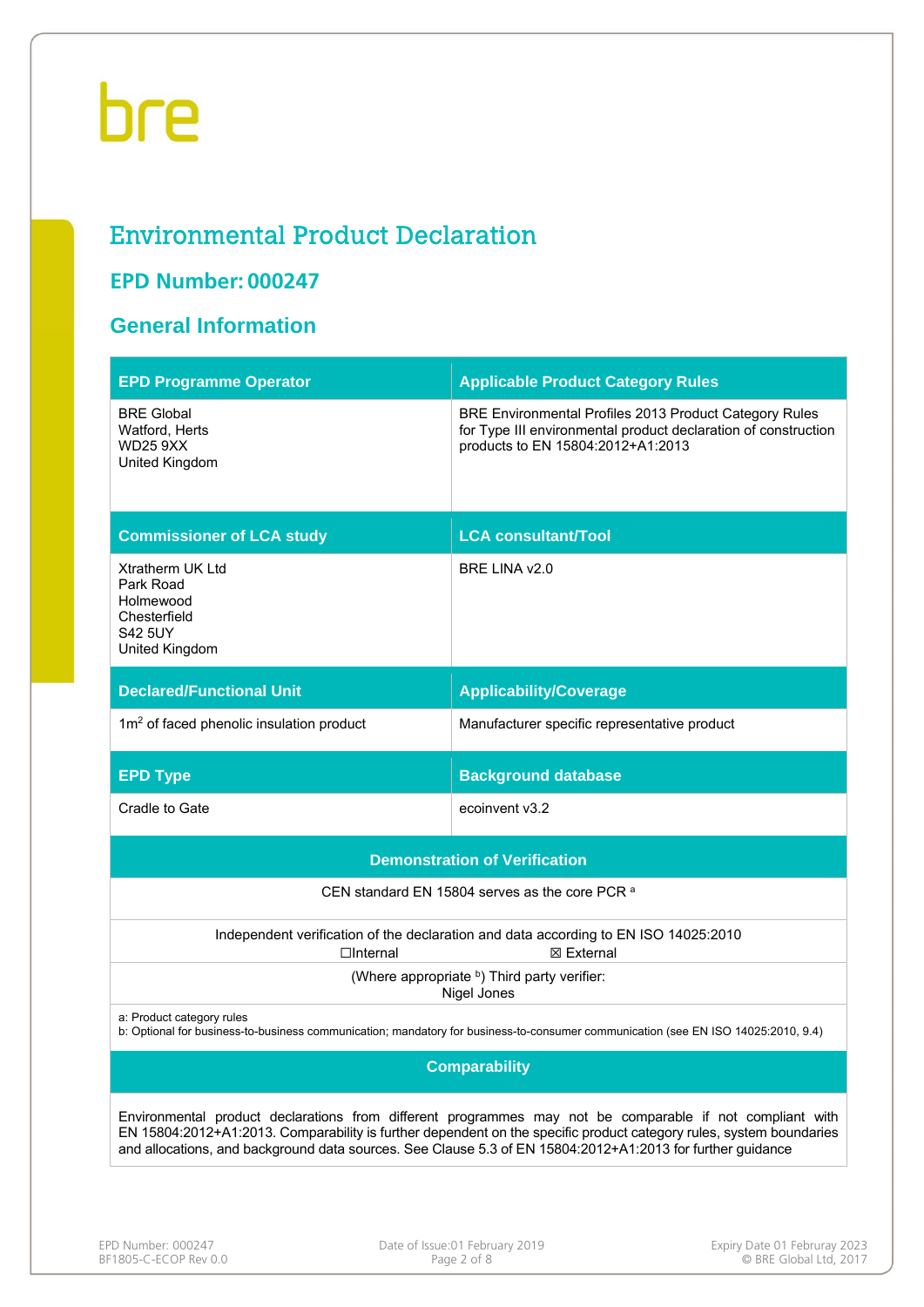#### **Information modules covered**

|                                  |           |                |                      |                              |                          | Use stage<br>End-of-life       |           |             |                          |                              |                          | <b>Benefits and</b><br>loads beyond |                |                     |                |  |                                                        |
|----------------------------------|-----------|----------------|----------------------|------------------------------|--------------------------|--------------------------------|-----------|-------------|--------------------------|------------------------------|--------------------------|-------------------------------------|----------------|---------------------|----------------|--|--------------------------------------------------------|
|                                  | Product   |                |                      | Construction                 |                          | Related to the building fabric |           |             |                          | <b>Related to</b>            | the building             |                                     |                |                     |                |  | the system<br>boundary                                 |
| A <sub>1</sub>                   | A2        | A <sub>3</sub> | A <sub>4</sub>       | A <sub>5</sub>               | <b>B1</b>                | <b>B2</b>                      | <b>B3</b> | <b>B4</b>   | <b>B5</b>                | <b>B6</b>                    | <b>B7</b>                | C <sub>1</sub>                      | C <sub>2</sub> | C <sub>3</sub>      | C <sub>4</sub> |  | D                                                      |
| <b>Addns</b><br>materials<br>Raw | Transport | Manufacturing  | site<br>Transport to | Construction<br>Installation | <b>Jse</b>               | Maintenance                    | Repair    | Replacement | Refurbishment            | energy<br>Operational<br>use | Operational water<br>use | Deconstruction<br>demolition        | Transport      | processing<br>Waste | Disposal       |  | Recovery<br>Recycling<br>potential<br>Reuse,<br>and/or |
| ☑                                | ☑         | ☑              | Ξ                    | ⊏                            | $\overline{\phantom{a}}$ | □                              | $\Box$    | □           | $\overline{\phantom{0}}$ | □                            | Г                        | Г                                   | ⊏              | Γ                   | $\Box$         |  |                                                        |

Note: Ticks indicate the Information Modules declared.

#### **Manufacturing site**

Xtratherms phenolic insulation foam is made at one manufacturing site:

Holmewood Industrial Park Park Road **Chesterfield Derbyshire** S42 5UY United Kingdom

Click here to enter address.

#### **Construction Product:**

#### **Product Description**

Xtratherm phenolic foam is a phenol based insulation foam for use in solid insulation products. It is not sold as a foam alone, but is faced with a range of facers to create insulation boards, to be sold under the product range name of Safe-R. The Safe-R range covers insulation products for use in a wide range of building applications including walling, cavity walls, roofing, framing, and solid and suspended flooring. The Xtratherm phenolic insulation boards are made in a range of foam thicknesses (40 - 160mm) and using various combinations of two types of facer, to make the products listed in the table below:

NOTE: The LCA study modelled the highest thickness of foam sold within the products covered, of 160mm, plus facings (on both sides) of the facer type which was considered to be the worst in terms of its individual,

| EPD Number: 000247    | Date of Issue:01 February 2019 |  |
|-----------------------|--------------------------------|--|
| BF1805-C-ECOP Rev 0.0 | Page 3 of 8                    |  |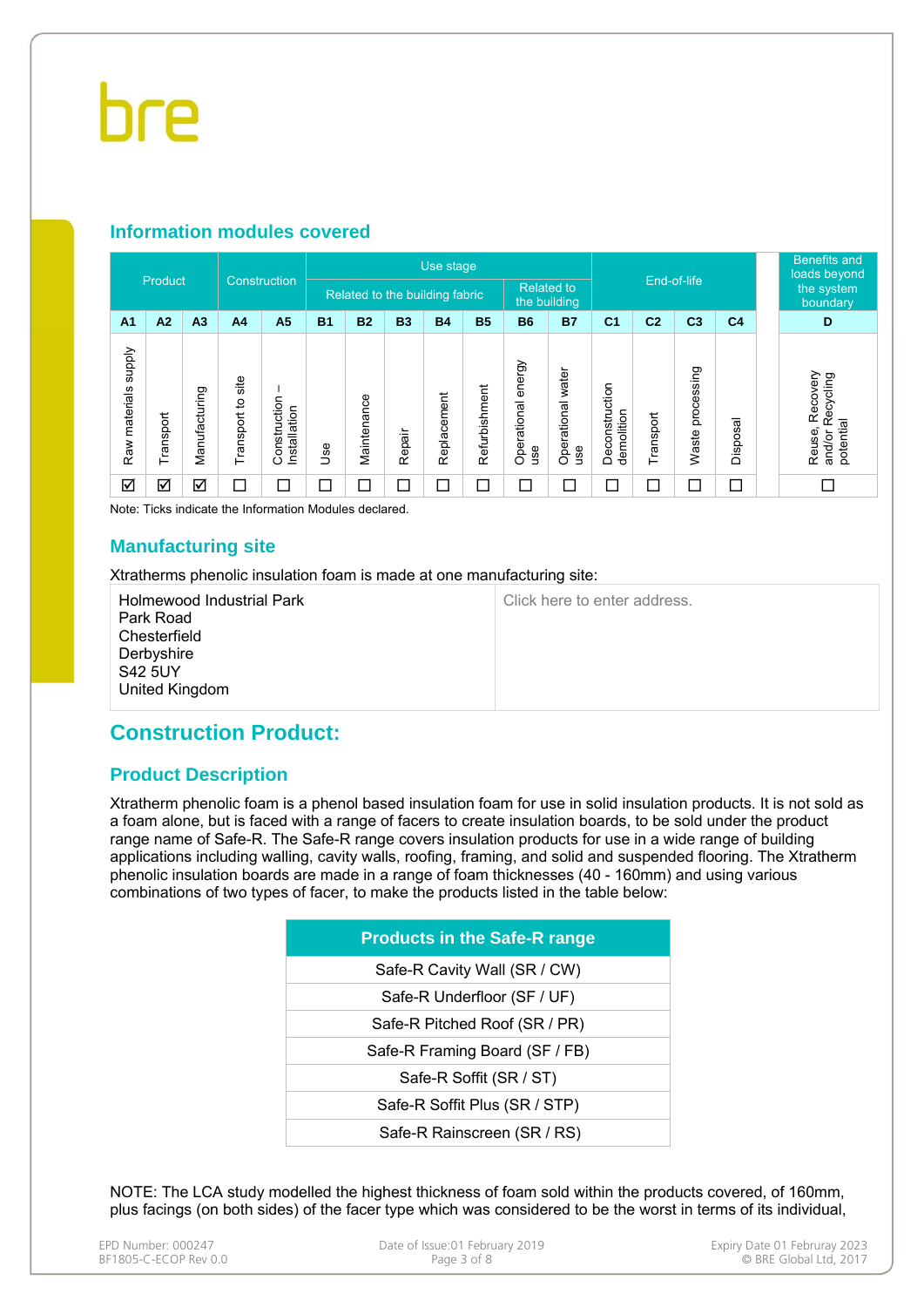per  $m^2$ , LCA results. Therefore, the results for this product represent (for all impact, waste and reporting categories), the worst case scenario, and thus cover all products listed.

#### **Technical Information**

Technical properties of the Xtratherm insulation boards vary depending on the product type. For properties of each product covered by this EPD, please see the Xtratherm's website: http://www.xtratherm.com/products The below information covers the basic technical properties covered by the representative product in this EPD and the products it represents:

| <b>Property</b>                 | <b>Value, Unit</b>                     |
|---------------------------------|----------------------------------------|
| Core thickness                  | $160$ mm                               |
| Average density of foam         | 45 kg/ $m3$                            |
| Thermal conductivity (EN 12667) | $0.020$ W/mK (thickness $\geq 100$ mm) |
| Fire performance (EN 13501-1)   | D s1-d0*, B s1-d0                      |

\*Refers to Safe-R Cavity Wall and Safe-R Underfloor products only

#### **Main Product Contents**

The composition of  $1m^2$  of the representative Xtratherm phenolic insulation product as modelled for this EPD is shown below:

| <b>Material/Chemical Input</b>     | Mass (kg) |  |  |  |  |
|------------------------------------|-----------|--|--|--|--|
| Xtratherm phenolic insulation foam | 79        |  |  |  |  |
| Aluminium foil based facer         | 0.356     |  |  |  |  |

#### **Manufacturing Process**

Raw materials for the phenolic foam are measured out and then injected onto a selected lower facer on a conveyor belt. The exothermic reaction expands the foam, which then comes into contact with the selected upper facer. An automated process cures and cuts the product to the required size. Products are then packaged, and sent to customers or stored.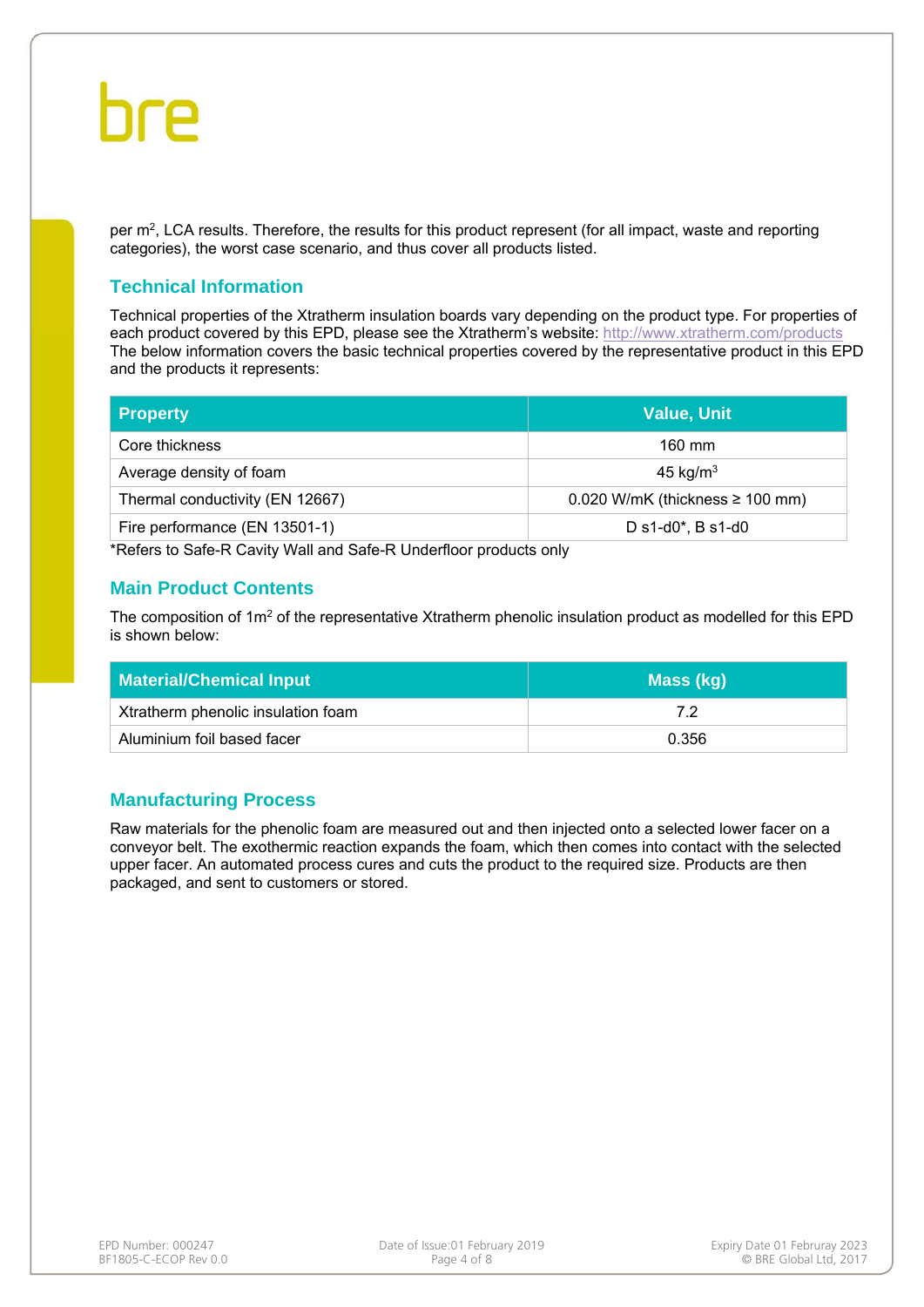## hre

#### **Process flow diagram**



#### **Life Cycle Assessment Calculation Rules**

#### **Declared / Functional unit description**

 $1m<sup>2</sup>$  of Xtratherm phenolic insulation product modelled to represent a product of 160 mm Xtratherm phenolic insulation (45 kg/m<sup>3</sup>) faced on both sides with an aluminium foil based facer.

#### **System boundary**

This is a cradle-to-gate EPD, reporting all production life cycle stages (modules A1 to A3) in accordance with EN 15804:2012+A1:2013.

#### **Data sources, quality and allocation**

The supporting LCA study was carried out using BRE LINA v2.0 using manufacturer specific data provided by Xtratherm for their UK production site for the period of the 12 months of 2016.

The UK Xtratherm site produced other insulation products in addition to their phenolic insulation products so allocation was applied to site wide values for energy, packaging, water, non-production waste, and wastewater, on a volume of foam production basis. No allocation of production waste was required as this is recorded for individual foam types. No allocation of raw material inputs was required as total site raw material usage for all phenolic foam made over the production period was used.

Secondary data has been drawn from the BRE LINA database v2.0.31 and the background LCI datasets are based on ecoinvent v3.2.

| EPD Number: 000247    |  |  |  |  |  |  |
|-----------------------|--|--|--|--|--|--|
| BF1805-C-ECOP Rev 0.0 |  |  |  |  |  |  |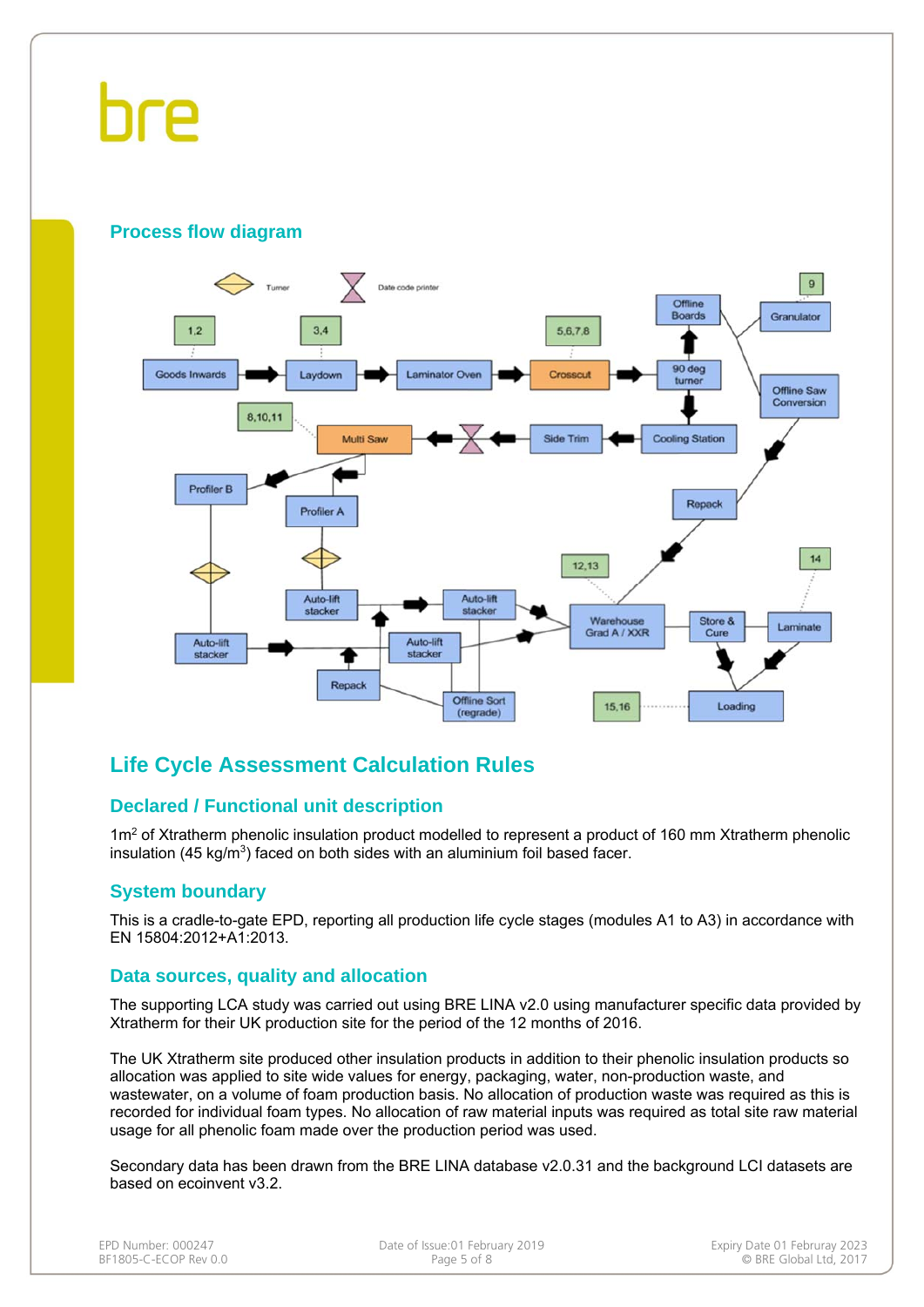#### **Cut-off criteria**

No inputs or outputs have been excluded. All raw materials and packaging inputs, plus their transport, process and general energy and water use, production and non-production waste, and emissions to air have been included.

#### **LCA Results**

Results for 1m<sup>2</sup> of 160 mm thick phenolic foam with two facers of 178 gsm aluminium-based foil facer, are shown below for the aggregated declared modules A1 to A3.

(MND = module not declared; MNR = module not relevant; INA = indicator not assessed; AGG = aggregated)

#### **Parameters describing environmental impacts**

|               |                             |                | <b>GWP</b>                   | <b>ODP</b>          | AP                             | EP                     | <b>POCP</b>                               | <b>ADPE</b>     | <b>ADPF</b>                    |
|---------------|-----------------------------|----------------|------------------------------|---------------------|--------------------------------|------------------------|-------------------------------------------|-----------------|--------------------------------|
|               |                             |                | kg CO <sub>2</sub><br>equiv. | kg CFC 11<br>equiv. | $kq$ SO <sub>2</sub><br>equiv. | $kg (PO4)3-$<br>equiv. | kgC <sub>2</sub> H <sub>4</sub><br>equiv. | kg Sb<br>equiv. | MJ, net<br>calorific<br>value. |
| Product stage | Raw material<br>supply      | A <sub>1</sub> | <b>AGG</b>                   | <b>AGG</b>          | <b>AGG</b>                     | <b>AGG</b>             | <b>AGG</b>                                | <b>AGG</b>      | <b>AGG</b>                     |
|               | Transport                   | A <sub>2</sub> | <b>AGG</b>                   | <b>AGG</b>          | <b>AGG</b>                     | <b>AGG</b>             | <b>AGG</b>                                | <b>AGG</b>      | <b>AGG</b>                     |
|               | Manufacturing               | A <sub>3</sub> | <b>AGG</b>                   | <b>AGG</b>          | <b>AGG</b>                     | <b>AGG</b>             | <b>AGG</b>                                | <b>AGG</b>      | <b>AGG</b>                     |
|               | Total (of product<br>stage) | $A1-3$         | 34.3                         | $2.53e-6$           | 0.168                          | 0.0606                 | 0.0495                                    | 1.26e-4         | 865                            |

GWP = Global Warming Potential;

ODP = Ozone Depletion Potential;

AP = Acidification Potential for Soil and Water;

EP = Eutrophication Potential;

POCP = Formation potential of tropospheric Ozone; ADPE = Abiotic Depletion Potential – Elements; ADPF = Abiotic Depletion Potential – Fossil Fuels;

#### **LCA Results (continued)**

| Parameters describing resource use, primary energy |                             |                |             |             |             |              |              |              |  |
|----------------------------------------------------|-----------------------------|----------------|-------------|-------------|-------------|--------------|--------------|--------------|--|
|                                                    |                             |                | <b>PERE</b> | <b>PERM</b> | <b>PERT</b> | <b>PENRE</b> | <b>PENRM</b> | <b>PENRT</b> |  |
|                                                    |                             |                | <b>MJ</b>   | MJ          | <b>MJ</b>   | <b>MJ</b>    | <b>MJ</b>    | <b>MJ</b>    |  |
| Product stage                                      | Raw material<br>supply      | A <sub>1</sub> | <b>AGG</b>  | <b>AGG</b>  | AGG         | <b>AGG</b>   | AGG          | <b>AGG</b>   |  |
|                                                    | Transport                   | A2             | <b>AGG</b>  | <b>AGG</b>  | <b>AGG</b>  | <b>AGG</b>   | AGG          | AGG          |  |
|                                                    | Manufacturing               | A3             | <b>AGG</b>  | <b>AGG</b>  | AGG         | <b>AGG</b>   | AGG          | <b>AGG</b>   |  |
|                                                    | Total (of product<br>stage) | $A1-3$         | 31.3        | 2.91e-04    | 31.3        | 891          | 0            | 891          |  |

PERE = Use of renewable primary energy excluding renewable primary energy used as raw materials;

PERM = Use of renewable primary energy resources used as raw materials;

PERT = Total use of renewable primary energy resources;

PENRE = Use of non-renewable primary energy excluding nonrenewable primary energy resources used as raw materials; PENRM = Use of non-renewable primary energy resources used as raw materials;

PENRT = Total use of non-renewable primary energy resource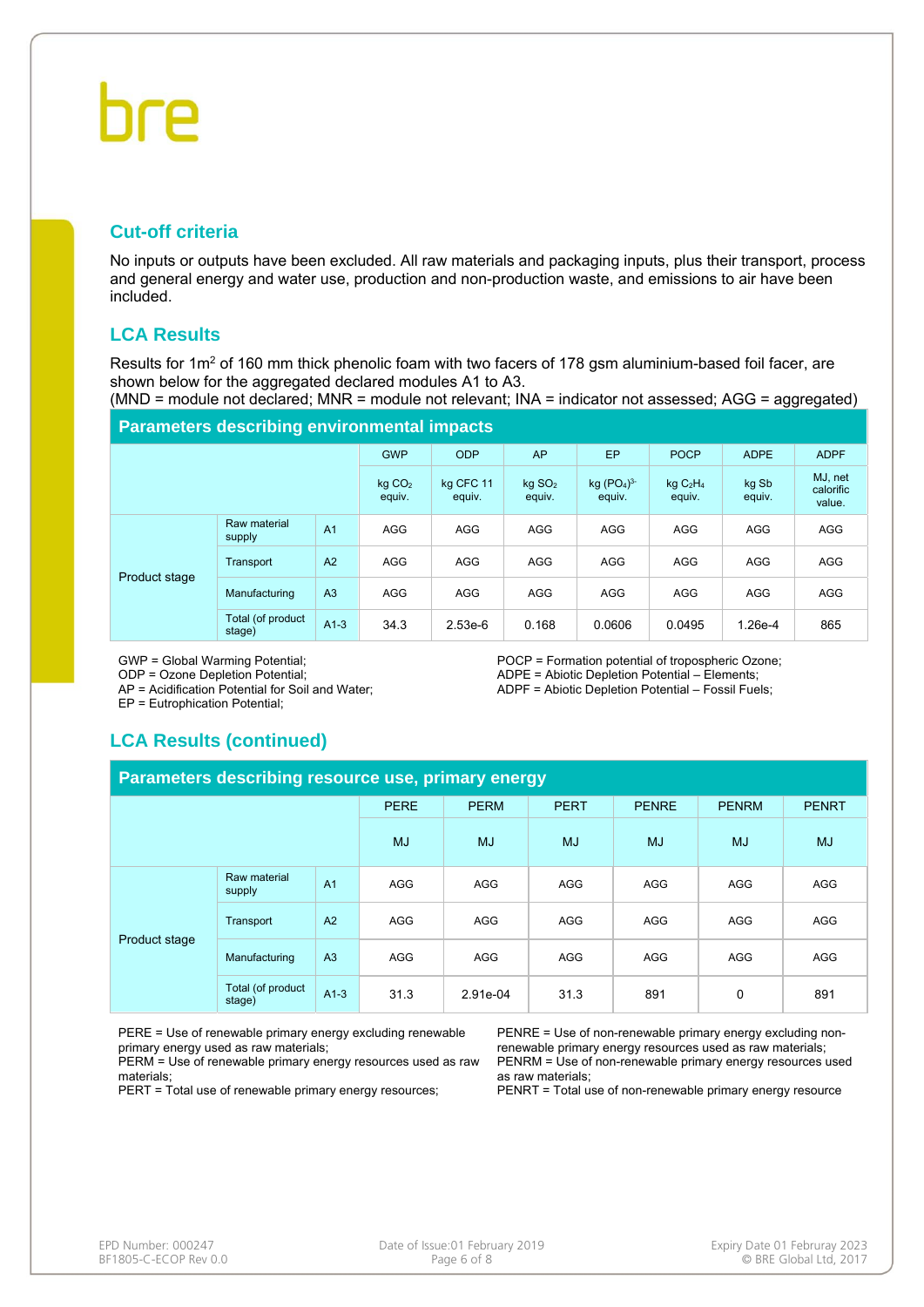#### **LCA Results (continued)**

#### **Parameters describing resource use, secondary materials and fuels, use of water**

|               |                             |                | <b>SM</b>  | <b>RSF</b>                       | <b>NRSF</b>                      | <b>FW</b>      |
|---------------|-----------------------------|----------------|------------|----------------------------------|----------------------------------|----------------|
|               |                             |                | kg         | <b>MJ</b><br>net calorific value | <b>MJ</b><br>net calorific value | m <sup>3</sup> |
| Product stage | Raw material<br>supply      | A <sub>1</sub> | <b>AGG</b> | AGG                              | <b>AGG</b>                       | AGG            |
|               | Transport                   | A2             | <b>AGG</b> | AGG                              | <b>AGG</b>                       | <b>AGG</b>     |
|               | Manufacturing               | A <sub>3</sub> | <b>AGG</b> | AGG                              | <b>AGG</b>                       | <b>AGG</b>     |
|               | Total (of product<br>stage) | $A1-3$         | 0          | 0                                | 0                                | 1.28           |

SM = Use of secondary material; RSF = Use of renewable secondary fuels; NRSF = Use of non-renewable secondary fuels; FW = Net use of fresh water

#### **Other environmental information describing waste categories**

|               |                             |                | <b>HWD</b> | <b>NHWD</b> | <b>RWD</b> |
|---------------|-----------------------------|----------------|------------|-------------|------------|
|               |                             |                | kg         | kg          | kg         |
| Product stage | Raw material<br>supply      | A <sub>1</sub> | AGG        | AGG         | AGG        |
|               | Transport                   | A2             | AGG        | AGG         | AGG        |
|               | Manufacturing               | A3             | AGG        | AGG         | AGG        |
|               | Total (of<br>product stage) | $A1-3$         | 0.929      | 1.91        | $1.21e-3$  |

HWD = Hazardous waste disposed; RWD = Radioactive waste disposed NHWD = Non-hazardous waste disposed

| Other environmental information describing output flows – at end of life |                             |                |            |            |            |                          |
|--------------------------------------------------------------------------|-----------------------------|----------------|------------|------------|------------|--------------------------|
|                                                                          |                             |                | <b>CRU</b> | <b>MFR</b> | <b>MER</b> | EE.                      |
|                                                                          |                             |                | kg         | kg         | kg         | MJ per energy<br>carrier |
| Product stage                                                            | Raw material<br>supply      | A <sub>1</sub> | AGG        | AGG        | <b>AGG</b> | <b>AGG</b>               |
|                                                                          | Transport                   | A <sub>2</sub> | AGG        | AGG        | <b>AGG</b> | <b>AGG</b>               |
|                                                                          | Manufacturing               | A <sub>3</sub> | AGG        | AGG        | <b>AGG</b> | <b>AGG</b>               |
|                                                                          | Total (of product<br>stage) | $A1-3$         | 0          | 0.0261     | 0          | 0                        |

CRU = Components for reuse; MFR = Materials for recycling

MER = Materials for energy recovery; EE = Exported Energy